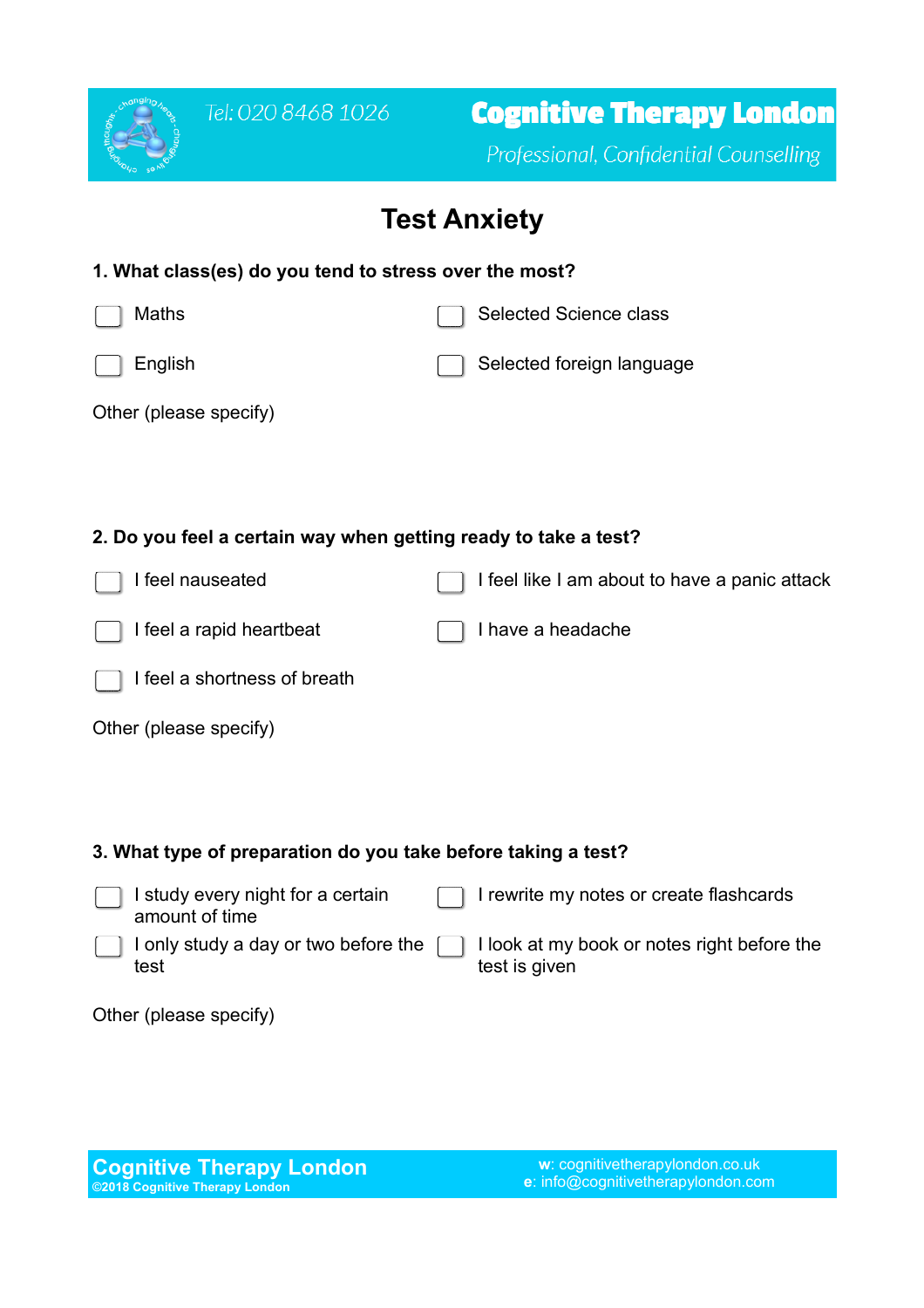|                                                                         | Tel: 020 8468 1026                                   | <b>Cognitive Therapy London</b><br>Professional, Confidential Counselling |  |
|-------------------------------------------------------------------------|------------------------------------------------------|---------------------------------------------------------------------------|--|
|                                                                         | 4. Does your mind go blank after receiving the test? |                                                                           |  |
| Yes                                                                     |                                                      | No                                                                        |  |
| Other (please specify)                                                  |                                                      |                                                                           |  |
|                                                                         |                                                      |                                                                           |  |
|                                                                         |                                                      |                                                                           |  |
| 5. If you study for a test, do you still feel stressed or feel anxiety? |                                                      |                                                                           |  |
| Yes                                                                     |                                                      | No                                                                        |  |
|                                                                         | It depends on the class                              |                                                                           |  |
| Other (please specify)                                                  |                                                      |                                                                           |  |
|                                                                         |                                                      |                                                                           |  |
|                                                                         |                                                      |                                                                           |  |
|                                                                         | 6. Before a test, do you think "I'm going to flunk"? |                                                                           |  |
| Yes                                                                     |                                                      | No                                                                        |  |
| Other (please specify)                                                  |                                                      |                                                                           |  |
|                                                                         |                                                      |                                                                           |  |
|                                                                         |                                                      |                                                                           |  |
| 7. Do you make simple mistakes on your tests?                           |                                                      |                                                                           |  |
| Yes                                                                     |                                                      | No                                                                        |  |
| Sometimes                                                               |                                                      |                                                                           |  |
| Other (please specify)                                                  |                                                      |                                                                           |  |
|                                                                         |                                                      |                                                                           |  |